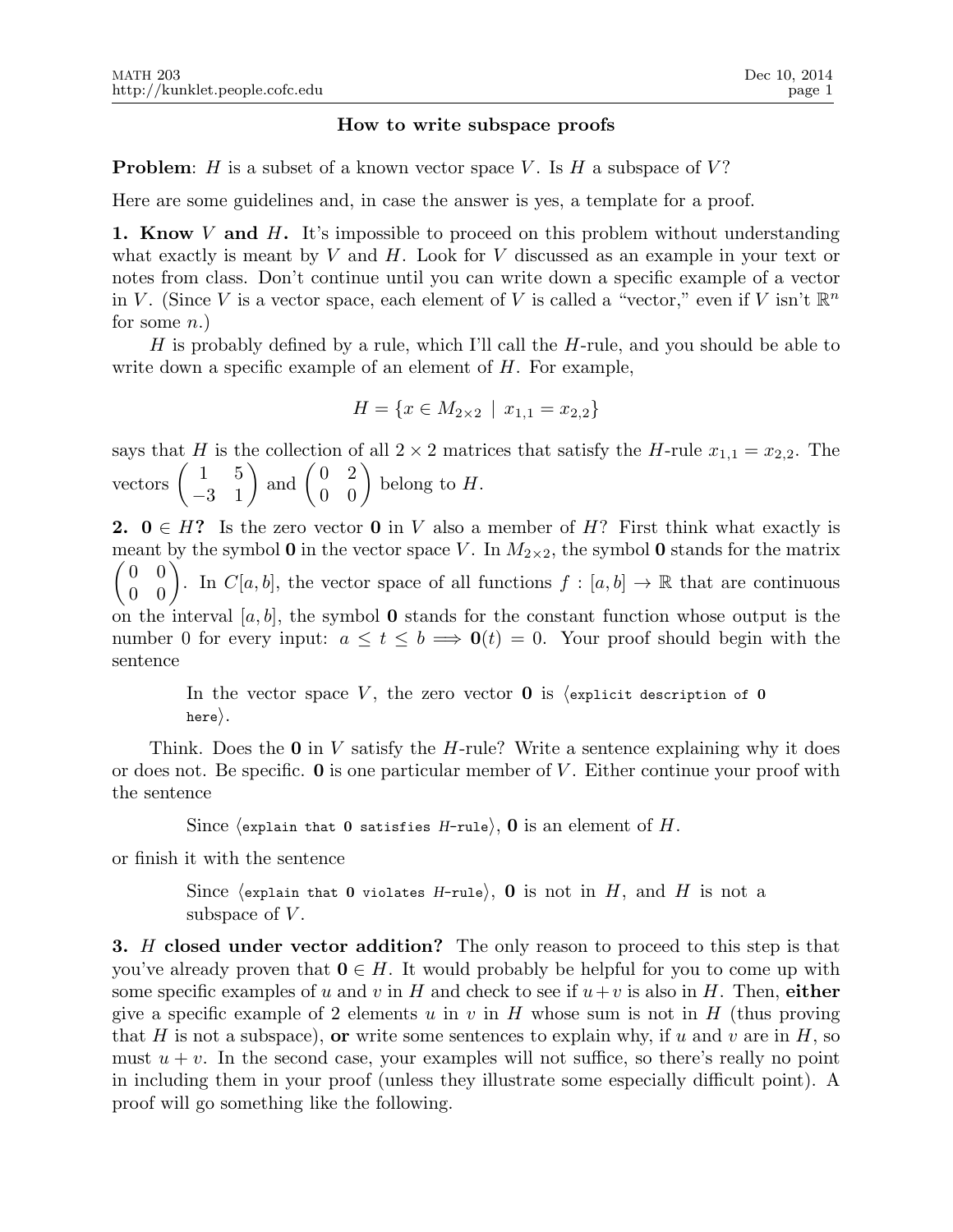Suppose that u and v are in H, so that  $\langle \text{what the } H\text{-rule says about } u \rangle$ and (what the H-rule says about v). Then  $u + v =$  (explain here what exactly is  $u+v$  is in H because (explanation of why  $u+v$  satisfies the Hrule). Thus  $H$  is closed under vector addition.

4. H closed under scalar multiplication? By now you've already proven that  $0 \in H$ and that H is closed under +. Think of some examples of cu for various  $u \in H$  and scalars c for insight. Either produce one specific example of a vector  $u$  in H and scalar c for which cu is not in  $H$ , or write a proof as follows:

> Suppose that u is in H, so that  $\langle \text{what the H-rule says about } u \rangle$  and that c is a scalar. Then  $cu = \langle$  explain here what exactly is cu) is in H because (explanation of why cu satisfies the H-rule). Thus H is closed under scalar multiplication.

# 5. Write your conclusion.

Since H is nonempty and closed under vector addition and scalar multiplication,  $H$  is a subspace of  $V$ .

**Notes.** Depending on the spaces in question, it may be possible to prove that  $H$  is a subspace in other ways, e.g., if H is Nul A or Col A for some matrix A or the span of some specific vectors in  $V$ .

If you recognize that H is ker T for some linear transformation  $T: V \to W$ , or ran T for some linear transformation  $T: W \to V$ , then you'll know that H is a subspace, but to use that fact in your proof will require that you explain what  $T$  and  $W$  are and prove that  $T$  is linear. It may be easier simply to prove that  $H$  is nonempty and closed under vector addition and scalar multiplication.

**Example 1.** Let  $\mathbb{P}$  denote the set of all polynomial functions from  $\mathbb{R}$  into  $\mathbb{R}$ , and let  $H = \{p \in \mathbb{P} \mid p(1) = 0\}.$  Prove or disprove that H is a subspace of  $\mathbb{P}$ .

*Think of examples:*  $\mathbb P$  *consists of all functions of the form*  $p(t) = a_0 + a_1t + a_2t^2 + \cdots + a_nt^n$ *for some nonnegative integer* n *and real numbers*  $a_0, a_1, a_2, \ldots, a_n$ . The set  $\mathbb P$  *is itself* a *well-known example of a vector space, so we know that the sum of two polynomials is a polynomial, and that the product of a scalar and a polynomial is a polynomial. The polynomials*  $p(t) = t - 1$  *and*  $q(t) = 1 - t^2$  *are specific vectors in* H.

**Proof:** In the vector space  $\mathbb{P}$ , the zero vector **0** is the constant function whose output is 0 for every value of the input. That is,  $\mathbf{0}(t) = 0$  for every real number t. Since  $\mathbf{0}(1) = 0$ ,  $\mathbf 0$  is an element of  $H$ .

*Think of examples:* If  $p(t) = t - 1$  and  $q(t) = 1 - t^2$ , then  $p(t) + q(t) = t - t^2$ , which again *equals 0 when*  $t = 1$ *.* 

# (proof, continued)

Suppose that u and v are in H, so that u and v are polynomials and  $u(1) = 0$  and  $v(1) = 0$ . Then  $u + v$  is the function defined by the rule  $(u + v)(t) = u(t) + v(t)$ . The sum  $u + v$  is in H because  $(u + v)(1) = u(1) + v(1) = 0 + 0 = 0$ . Thus H is closed under vector addition.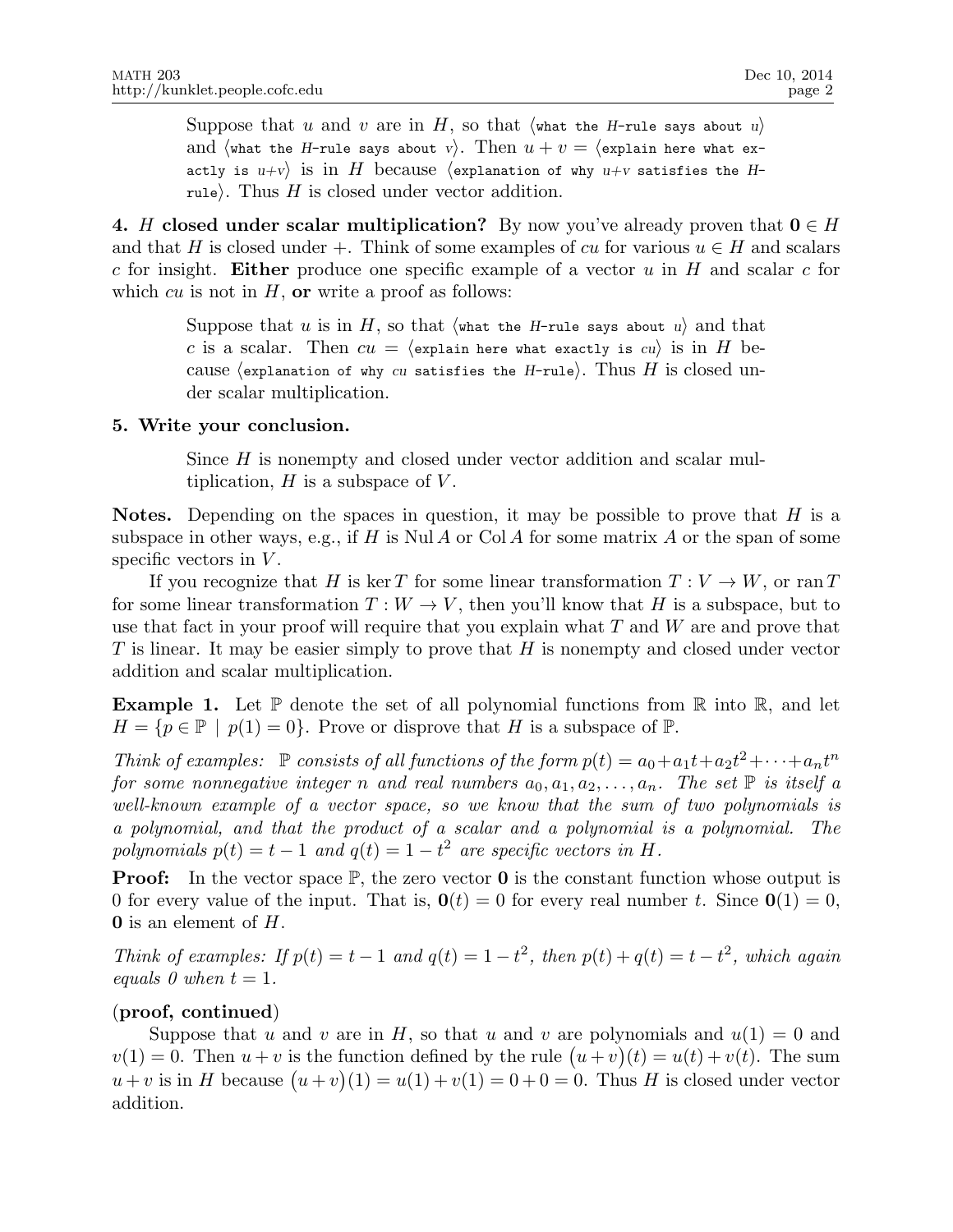*Think of examples: If*  $p(t) = t - 1$  *and*  $c = 55$ *, then*  $cp(t) = 55t - 55$ *, which again equals 0 when*  $t = 1$ *.* 

### (proof, continued)

Suppose that u is in H, so that  $u(1) = 0$ , and that c is a scalar. Then cu is the function defined by the rule  $(cu)(t) = c \cdot u(t)$ . The product cu is in H because  $(cu)(1) =$  $c \cdot u(1) = c \cdot 0 = 0$ . Thus H is closed under scalar multiplication.

Conclusion: Since  $H$  is nonempty and closed under both vector addition and scalar multiplication,  $H$  is a subspace of  $\mathbb{P}$ .

### Example 2. Let

$$
H = \left\{ x \in M_{2 \times 2} \mid x_{1,1}^2 = x_{2,2}^2 \right\}
$$

Prove or disprove that H is a subspace of  $M_{2\times 2}$ . *Think of examples:*  $M_{2\times 2}$  *is the set of all*  $2 \times 2$  *matrices, e.g.* 

$$
\begin{pmatrix} 2 & 4 \ -3 & 0 \end{pmatrix} \quad \begin{pmatrix} 1 & 4 \ -3 & 1 \end{pmatrix} \quad \begin{pmatrix} -3 & 0 \ 0 & 3 \end{pmatrix}
$$

*Of these, the second and third belong to* H*. The zero vector* 0

$$
\begin{pmatrix} 0 & 0 \\ 0 & 0 \end{pmatrix}
$$

*satisfies the* H*-rule and so belongs to* H*. However, the squaring in the* H*-rule doesn't look very linear, so we should be skeptical that* H *is a subspace. In fact, when we add the two vectors in* H *from our example above, we get something that violates the* H*-rule.*

**Proof:** The matrix  $\begin{pmatrix} 1 & 4 \\ -3 & 1 \end{pmatrix}$  is in H because  $x_{1,1}^2 = 1^2 = x_{2,2}^2$ . The matrix  $\begin{pmatrix} -3 & 0 \\ 0 & 3 \end{pmatrix}$ is also in H, because  $x_{1,1}^2 = (-3)^2 = 9 = 3^2 = x_{2,2}^2$ . However, their sum,

$$
\begin{pmatrix} 1 & 4 \ -3 & 1 \end{pmatrix} + \begin{pmatrix} -3 & 0 \ 0 & 3 \end{pmatrix} = \begin{pmatrix} -2 & 4 \ -3 & 4 \end{pmatrix}
$$

is **not** in H because  $x_{1,1}^2 = (-2)^2 = 4 \neq 4^2 = x_{2,2}^2$ . Therefore H fails to be closed under vector addition and is not a subspace of  $M_{2\times 2}$ .

One last piece of advice:

# Put yourself in your reader's place.

That is, think of how your proof will appear to your reader and strive to make everything clear. It can hardly be called a proof if you're the only person who can understand it.